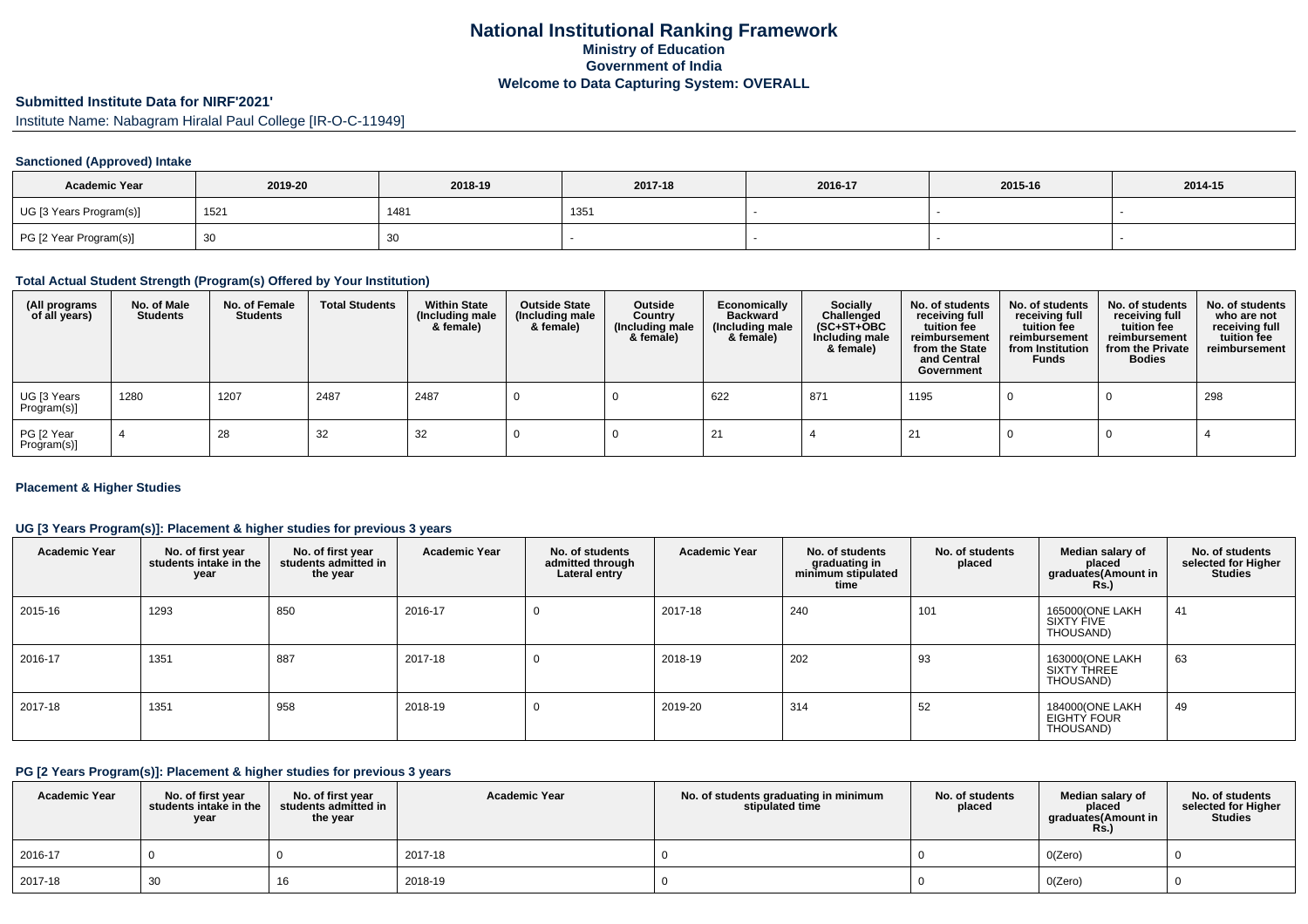| 2018-19 |  | 2019-20 |  | LAKH<br>າ(ONF<br>HOUSAND) |  |
|---------|--|---------|--|---------------------------|--|
|         |  |         |  |                           |  |

## **Ph.D Student Details**

|                                                            | Ph.D (Student pursuing doctoral program till 2019-20 Students admitted in the academic year 2020-21 should not be entered here.) |         |                       |  |  |
|------------------------------------------------------------|----------------------------------------------------------------------------------------------------------------------------------|---------|-----------------------|--|--|
|                                                            |                                                                                                                                  |         | <b>Total Students</b> |  |  |
| Full Time                                                  |                                                                                                                                  |         |                       |  |  |
| Part Time                                                  |                                                                                                                                  |         |                       |  |  |
| No. of Ph.D students graduated (including Integrated Ph.D) |                                                                                                                                  |         |                       |  |  |
|                                                            | 2019-20                                                                                                                          | 2018-19 | 2017-18               |  |  |
| Full Time                                                  |                                                                                                                                  |         |                       |  |  |
| Part Time                                                  |                                                                                                                                  |         |                       |  |  |

## **Financial Resources: Utilised Amount for the Capital expenditure for previous 3 years**

| <b>Academic Year</b>                                                                            | 2019-20                                                                     | 2018-19                                                                                              | 2017-18                                                                   |
|-------------------------------------------------------------------------------------------------|-----------------------------------------------------------------------------|------------------------------------------------------------------------------------------------------|---------------------------------------------------------------------------|
|                                                                                                 | <b>Utilised Amount</b>                                                      | <b>Utilised Amount</b>                                                                               | <b>Utilised Amount</b>                                                    |
|                                                                                                 |                                                                             | Annual Capital Expenditure on Academic Activities and Resources (excluding expenditure on buildings) |                                                                           |
| Library                                                                                         | 64845 (SIXTY FOUR THOUSAND EIGHT HUNDRED FORTY<br>FIVE )                    | 14082 (FORTEEN THOUSAND EIGHTY TWO)                                                                  | 17219 (SEVENTEEN THOUSAND TWO HUNDRED<br>NINETEEN)                        |
| New Equipment for Laboratories                                                                  | 256380 (TWO LAKHS FIFTY SIX THOUSAND THREE<br>HUNDRED EIGHTY)               | 56000 (FIFTY SIX THOUSAND)                                                                           | 70000 (SEVENTY THOUSAND)                                                  |
| <b>Engineering Workshops</b>                                                                    | $0$ (ZERO)                                                                  | $0$ (ZERO)                                                                                           | $0$ (ZERO)                                                                |
| Other expenditure on creation of Capital Assets (excluding<br>expenditure on Land and Building) | 2881549 (TWENTY EIGHT LAKHS EIGHTY ONE THOUSAND<br>FIVE HUNDRED FORTY NINE) | 2307877 (TWENTY THREE LAKHS SEVEN THOUSAND<br>EIGHT HÙNDRED SEVENTY SEVEN)                           | 1929352 (NINETEEN LAKHS TWENTY NINE THOUSAND<br>THREE HUNDRED FIFTY TWO ) |

## **Financial Resources: Utilised Amount for the Operational expenditure for previous 3 years**

| Academic Year                                                                                                                                                                                  | 2019-20                                                                         | 2018-19                                                                               | 2017-18                                                                      |
|------------------------------------------------------------------------------------------------------------------------------------------------------------------------------------------------|---------------------------------------------------------------------------------|---------------------------------------------------------------------------------------|------------------------------------------------------------------------------|
|                                                                                                                                                                                                | <b>Utilised Amount</b>                                                          | <b>Utilised Amount</b>                                                                | <b>Utilised Amount</b>                                                       |
|                                                                                                                                                                                                |                                                                                 | <b>Annual Operational Expenditure</b>                                                 |                                                                              |
| Salaries (Teaching and Non Teaching staff)                                                                                                                                                     | 52020367 (FIVE CRORE TWENTY LAKHS TWENTY<br>THOUSAND THREE HUNDRED SISTY SEVEN) | 35642624 (THREE CRORE FIFTY SIX LAKHS FORTY TWO<br>THOUSAND SIX HUNDRED TWENTY FOUR ) | 4737454 (FORTY SEVEN LAKHS THIRTY SEVEN<br>THOUSAND FOUR HUNDRED FIFTY FOUR) |
| Maintenance of Academic Infrastructure or consumables and<br>other running expenditures(excluding maintenance of hostels<br>and allied services, rent of the building, depreciation cost, etc) | 6132311 (SIXTY ONE LAKHS THIRTY TWO THOUSAND<br>THREE HUNDRED ELEVEN)           | 405188 (FOUR LAKHS FIVE THOUSAND ONE HUNDRED<br>EIGHTY EIGHT)                         | 339411 (THIRTY THREE LAKHS NINE THOUSAND FOUR<br>HUNDRED ELEVEN)             |
| Seminars/Conferences/Workshops                                                                                                                                                                 | 40000 (FIRTY THOUSAND)                                                          | 43100 (FORTY THREE THOUSAND ONE HUNDRED)                                              | 142500 (ONE LAKH FORTY TWO THOUSAND FIVE<br>HUNDRED)                         |

**IPR**

| Calendar year            | 2019 | 2018 | 2017 |
|--------------------------|------|------|------|
| No. of Patents Published |      |      |      |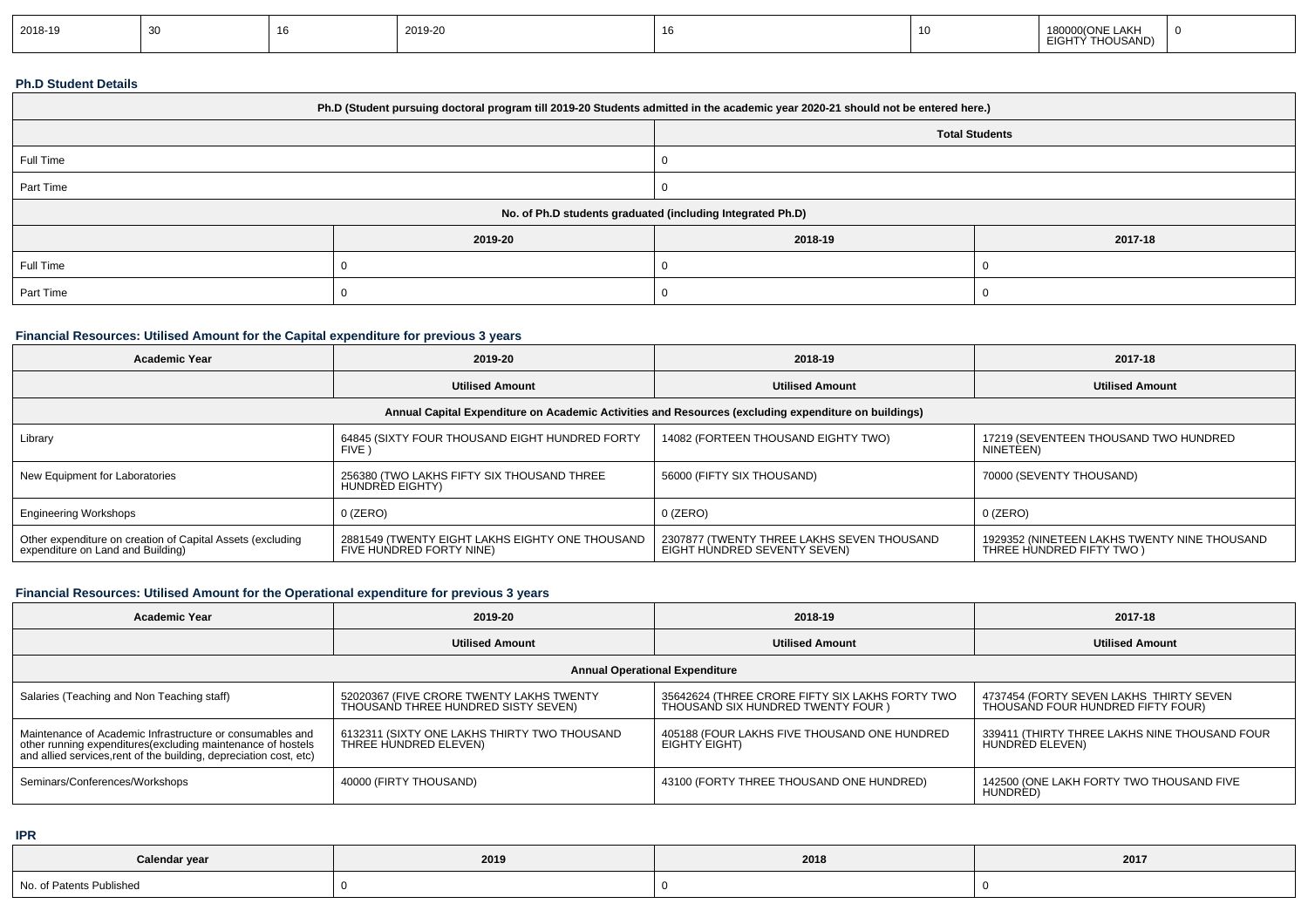| No. of Patents Granted |  |  |
|------------------------|--|--|
|                        |  |  |

## **Sponsored Research Details**

| <b>Financial Year</b>                    | 2019-20 | 2018-19 | 2017-18 |
|------------------------------------------|---------|---------|---------|
| Total no. of Sponsored Projects          |         |         |         |
| Total no. of Funding Agencies            |         |         |         |
| Total Amount Received (Amount in Rupees) |         |         |         |
| Amount Received in Words                 | Zero    | Zero    | Zero    |

## **Consultancy Project Details**

| <b>Financial Year</b>                    | 2019-20 | 2018-19 | 2017-18 |
|------------------------------------------|---------|---------|---------|
| Total no. of Consultancy Projects        |         |         |         |
| Total no. of Client Organizations        |         |         |         |
| Total Amount Received (Amount in Rupees) |         |         |         |
| Amount Received in Words                 | Zero    | Zero    | Zero    |

## **Executive Development Program/Management Development Programs**

| <b>Financial Year</b>                                                             | 2019-20        | 2018-19 | 2017-18 |
|-----------------------------------------------------------------------------------|----------------|---------|---------|
| Total no. of Executive Development Programs/ Management<br>Development Programs   | $\overline{0}$ |         |         |
| Total no. of Participants                                                         |                |         |         |
| Total Annual Earnings (Amount in Rupees)(Excluding Lodging<br>& Boarding Charges) | ΙO             |         |         |
| Total Annual Earnings in Words                                                    | Zero           | Zero    | Zero    |

## **PCS Facilities: Facilities of physically challenged students**

| 1. Do your institution buildings have Lifts/Ramps?                                                                                                        | Yes, more than 40% of the buildings |
|-----------------------------------------------------------------------------------------------------------------------------------------------------------|-------------------------------------|
| 2. Do your institution have provision for walking aids, includingwheelchairs and transportation from one building to another for<br>handicapped students? | Yes                                 |
| 3. Do your institution buildings have specially designed toilets for handicapped students?                                                                | Yes, more than 40% of the buildings |

#### **Accreditation**

#### **NBA Accreditation**

| 1. Does your institute have a valid NBA Accreditation? | N0 |
|--------------------------------------------------------|----|
|--------------------------------------------------------|----|

## **NAAC Accreditation**

| YES |
|-----|
|     |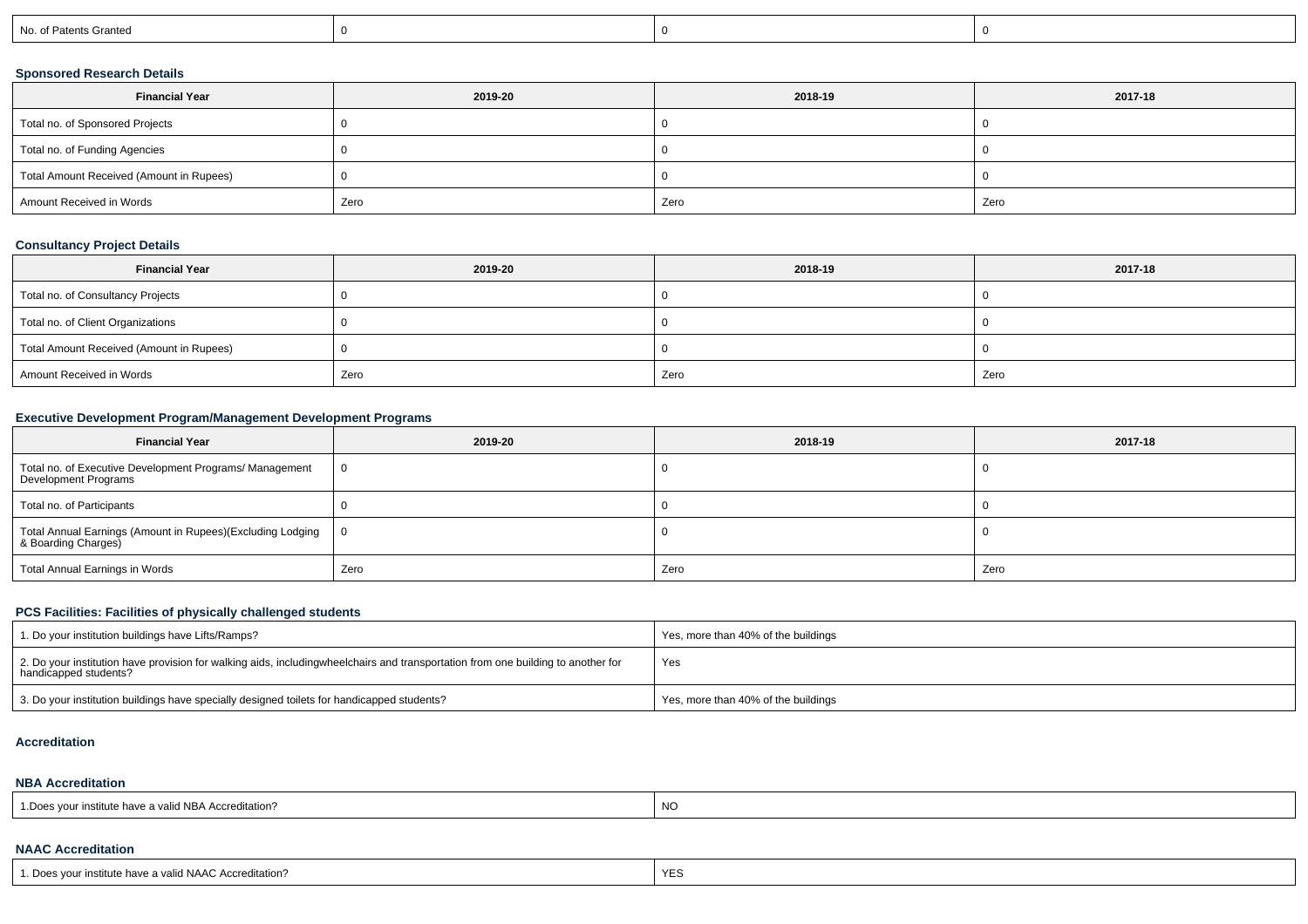| Valid from | Valid upto | <b>CGPA</b>         |
|------------|------------|---------------------|
| 19-02-2016 | 18-02-2021 | $\sim$ $70$<br>2.70 |

**Faculty Details**

| Srno            | <b>Name</b>                         | Age | Designation                                         | Gender | Qualification              | <b>Experience (In</b><br>Months) | <b>Is Associated</b><br><b>Last Year</b> | Currently<br>working with<br>institution? | <b>Joining Date</b> | <b>Leaving Date</b>      | <b>Association type</b> |
|-----------------|-------------------------------------|-----|-----------------------------------------------------|--------|----------------------------|----------------------------------|------------------------------------------|-------------------------------------------|---------------------|--------------------------|-------------------------|
| $\mathbf{1}$    | Srikanta Samanta                    | 55  | Dean / Principal /<br>Director / Vice<br>Chancellor | Male   | Ph.D                       | 283                              | Yes                                      | Yes                                       | 01-08-2015          | ۵.                       | Regular                 |
| $\overline{2}$  | AMAR NATH DAS                       | 42  | Assistant<br>Professor                              | Male   | Ph.D                       | 69                               | Yes                                      | Yes                                       | 04-11-2016          | Ξ.                       | Regular                 |
| 3               | ANENDU<br><b>HALDER</b>             | 39  | Assistant<br>Professor                              | Male   | M. Phil                    | 40                               | Yes                                      | Yes                                       | 07-04-2017          | Ξ.                       | Regular                 |
| $\overline{4}$  | ANGANA RAY<br><b>CHAUDHURI</b>      | 61  | Associate<br>Professor                              | Female | M. Phil                    | 427                              | Yes                                      | Yes                                       | 19-04-1984          | Ξ.                       | Regular                 |
| $5\phantom{.0}$ | ANINDITA SAHA                       | 28  | Other                                               | Female | M.Sc.                      | 18                               | Yes                                      | Yes                                       | 05-01-2019          | Ξ.                       | Adhoc /<br>Contractual  |
| 6               | APURBA BOSE                         | 35  | Other                                               | Female | M.A                        | 119                              | Yes                                      | Yes                                       | 22-08-2010          | ÷.                       | Adhoc /<br>Contractual  |
| $\overline{7}$  | <b>ARUP KUMAR</b><br><b>MONDAL</b>  | 32  | Assistant<br>Professor                              | Male   | M.A                        | 58                               | Yes                                      | Yes                                       | 01-09-2015          | $\overline{\phantom{a}}$ | Regular                 |
| 8               | <b>BIDISHA BASU</b>                 | 28  | Other                                               | Female | M.A                        | 34                               | Yes                                      | Yes                                       | 01-09-2017          | ÷.                       | Adhoc /<br>Contractual  |
| 9               | <b>BISHAN SANYAL</b>                | 47  | Associate<br>Professor                              | Male   | Ph.D                       | 239                              | Yes                                      | Yes                                       | 14-03-2020          | Ξ.                       | Regular                 |
| 10              | CHAITANYA<br><b>MAJUMDAR</b>        | 28  | Assistant<br>Professor                              | Male   | M. Phil                    | 14                               | Yes                                      | Yes                                       | 05-09-2019          | ÷.                       | Regular                 |
| 11              | CHANDAN<br><b>SARKAR</b>            | 26  | Other                                               | Male   | M.A.(Political<br>Science) | 18                               | Yes                                      | Yes                                       | 01-01-2019          | Ξ.                       | Adhoc /<br>Contractual  |
| 12              | <b>JHINJHIT</b><br>PODDAR           | 34  | Other                                               | Female | M.Sc.                      | 119                              | Yes                                      | Yes                                       | 22-08-2010          | Ξ.                       | Adhoc /<br>Contractual  |
| 13              | <b>JOSEPH</b><br><b>HANSDA</b>      | 37  | Assistant<br>Professor                              | Male   | M. Phil                    | 16                               | Yes                                      | Yes                                       | 10-08-2019          | Ξ.                       | Regular                 |
| 14              | JOYES DE                            | 36  | Other                                               | Male   | Ph.D                       | 57                               | Yes                                      | Yes                                       | 05-10-2015          | --                       | Adhoc /<br>Contractual  |
| 15              | <b>JUTHIKA BARMA</b>                | 44  | Assistant<br>Professor                              | Female | Ph.D                       | 115                              | Yes                                      | Yes                                       | 16-04-2010          | $\overline{a}$           | Regular                 |
| 16              | <b>KAKALI</b><br><b>CHAKRABORTY</b> | 50  | Assistant<br>Professor                              | Female | M. Phil                    | 199                              | Yes                                      | Yes                                       | 03-01-2003          | --                       | Regular                 |
| 17              | <b>KOUSIK DARI</b>                  | 34  | Assistant<br>Professor                              | Male   | M. Phil                    | 45                               | Yes                                      | Yes                                       | 04-11-2016          | Ξ.                       | Regular                 |
| 18              | <b>LILA</b><br>BANDYOPADHYA         | 48  | Other                                               | Female | M.A.(History)              | 161                              | Yes                                      | Yes                                       | 01-02-2007          | --                       | Adhoc /<br>Contractual  |
| 19              | <b>MAHUA</b><br><b>GANGULY</b>      | 50  | Associate<br>Professor                              | Female | Ph.D                       | 175                              | Yes                                      | Yes                                       | 27-03-2019          | ÷.                       | Regular                 |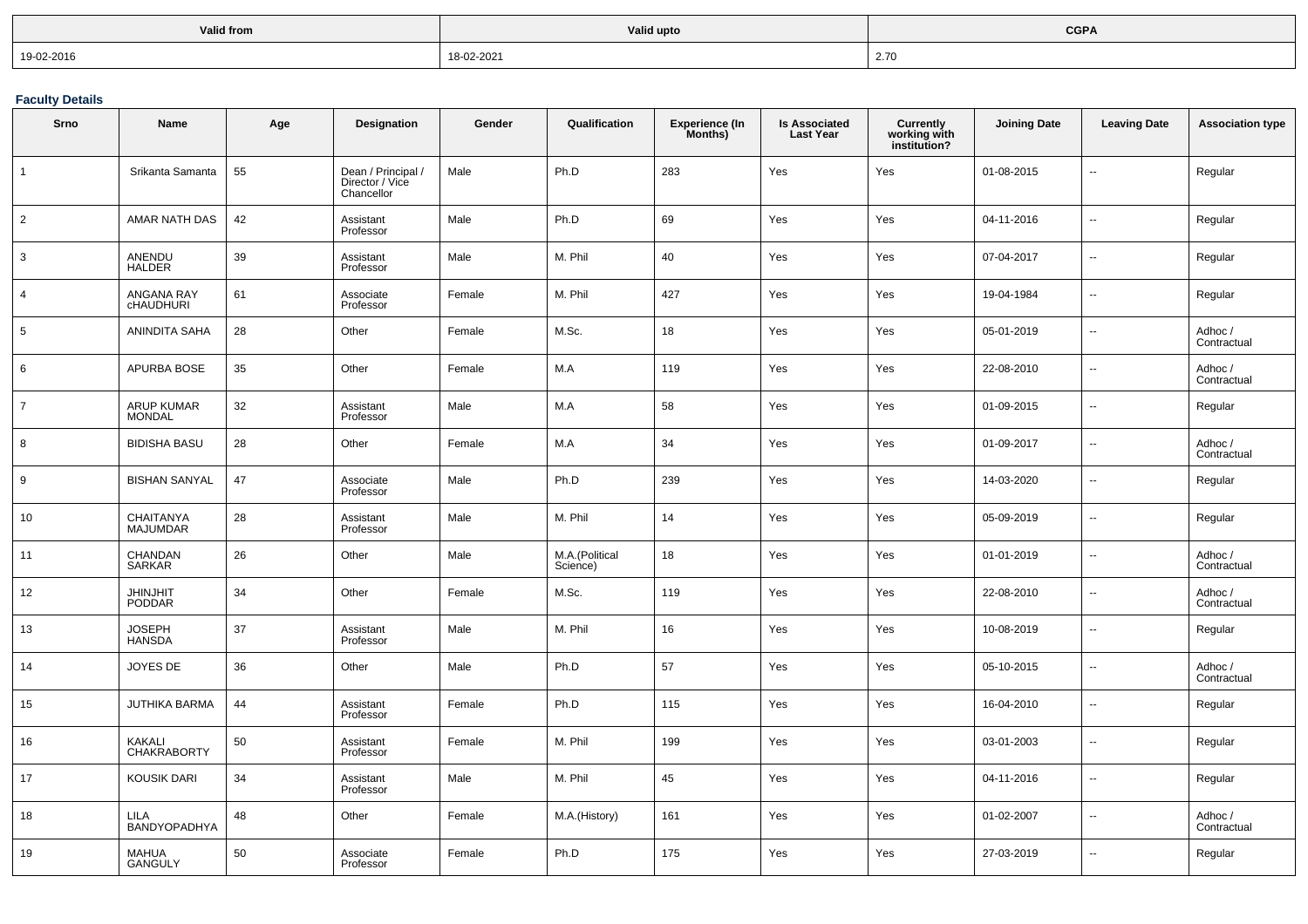| 20 | <b>MALAY RAY</b>                           | 59 | Associate<br>Professor | Male   | M. Phil         | 367 | Yes | Yes | 13-08-1997 | $\overline{\phantom{a}}$ | Regular                |
|----|--------------------------------------------|----|------------------------|--------|-----------------|-----|-----|-----|------------|--------------------------|------------------------|
| 21 | <b>MOLLY DUTTA</b><br><b>GUPTA</b>         | 48 | Other                  | Female | Ph.D            | 190 | Yes | Yes | 07-09-2004 | $\overline{\phantom{a}}$ | Adhoc /<br>Contractual |
| 22 | <b>MOUSUMI</b><br><b>NANDY</b>             | 41 | Other                  | Female | M.A             | 212 | Yes | Yes | 08-11-2002 | $\sim$                   | Adhoc /<br>Contractual |
| 23 | <b>MOUSUMI</b><br><b>SARKAR</b>            | 34 | Other                  | Female | M.Sc.           | 119 | Yes | Yes | 22-08-2010 | $\overline{\phantom{a}}$ | Adhoc /<br>Contractual |
| 24 | <b>NABAMITA BASU</b>                       | 36 | Assistant<br>Professor | Female | Ph.D            | 38  | Yes | Yes | 20-06-2017 | $\overline{\phantom{a}}$ | Regular                |
| 25 | <b>NAYAN BISWAS</b>                        | 31 | Assistant<br>Professor | Male   | M.Sc.           | 67  | Yes | Yes | 02-02-2015 | $\overline{\phantom{a}}$ | Regular                |
| 26 | NIHARIKA<br><b>GHOSH</b><br><b>DEBNATH</b> | 33 | Other                  | Female | M.A             | 46  | Yes | Yes | 05-09-2016 | --                       | Adhoc /<br>Contractual |
| 27 | <b>PINKI RAJAK</b>                         | 29 | Other                  | Female | M.A.(Sociology) | 12  | Yes | Yes | 02-07-2019 | $\overline{\phantom{a}}$ | Adhoc /<br>Contractual |
| 28 | PIYA SAHA                                  | 31 | Other                  | Female | M.A             | 17  | Yes | Yes | 02-07-2019 | $\overline{\phantom{a}}$ | Visiting               |
| 29 | <b>PIYALI GHOSH</b><br><b>SAHA</b>         | 41 | Assistant<br>Professor | Female | Ph.D            | 166 | No  | Yes | 24-12-2020 | $\overline{\phantom{a}}$ | Regular                |
| 30 | PRABIR DUTTA                               | 59 | Associate<br>Professor | Male   | Ph.D            | 391 | Yes | Yes | 23-12-1999 | $\overline{\phantom{a}}$ | Regular                |
| 31 | <b>PULAK</b><br><b>CHAKRABORTY</b>         | 49 | Assistant<br>Professor | Male   | M.A.(Economics) | 235 | Yes | Yes | 26-07-2000 | $\overline{\phantom{a}}$ | Regular                |
| 32 | <b>PURNIMA</b><br><b>GHOSH</b>             | 44 | Other                  | Female | M.A             | 188 | Yes | Yes | 11-09-2004 | --                       | Adhoc /<br>Contractual |
| 33 | RAKHI<br>MUKHOPADHYA                       | 62 | Associate<br>Professor | Female | M. Phil         | 427 | Yes | Yes | 03-05-1994 | --                       | Regular                |
| 34 | RANJIT KUMAR<br><b>BOWLIA</b>              | 47 | Assistant<br>Professor | Male   | Ph.D            | 151 | Yes | Yes | 31-03-2007 | $\overline{\phantom{a}}$ | Regular                |
| 35 | RINKI ADHIKARY                             | 31 | Other                  | Female | M.A             | 71  | Yes | Yes | 08-08-2014 | $\ddotsc$                | Adhoc /<br>Contractual |
| 36 | RITA GHOSH<br>CHAUDHURI KAR                | 51 | Associate<br>Professor | Female | M. Phil         | 199 | Yes | Yes | 15-01-2003 | $\overline{\phantom{a}}$ | Regular                |
| 37 | <b>RUPASREE</b><br><b>SARKAR NAYAK</b>     | 51 | Associate<br>Professor | Female | Ph.D            | 285 | Yes | Yes | 14-10-1996 | ۰.                       | Regular                |
| 38 | <b>RUPEN</b><br>CHATTERJEE                 | 42 | Other                  | Male   | Ph.D            | 161 | Yes | Yes | 18-02-2007 |                          | Adhoc /<br>Contractual |
| 39 | SHAKYA SINGHA<br><b>DEY</b>                | 30 | Assistant<br>Professor | Male   | $M.$ COM        | 14  | Yes | Yes | 30-09-2019 | $\overline{\phantom{a}}$ | Regular                |
| 40 | SHANTA ADHYA                               | 31 | Other                  | Female | M.A             | 71  | Yes | Yes | 01-08-2014 | $\overline{\phantom{a}}$ | Visiting               |
| 41 | SK SAHADAT<br>HOSSAIN                      | 34 | Assistant<br>Professor | Male   | M.Sc.           | 41  | Yes | Yes | 11-03-2017 | $\sim$                   | Regular                |
| 42 | SOMA RAY<br>CHAUDHURY                      | 47 | Assistant<br>Professor | Female | Ph.D            | 235 | Yes | Yes | 11-12-2000 | $\sim$                   | Regular                |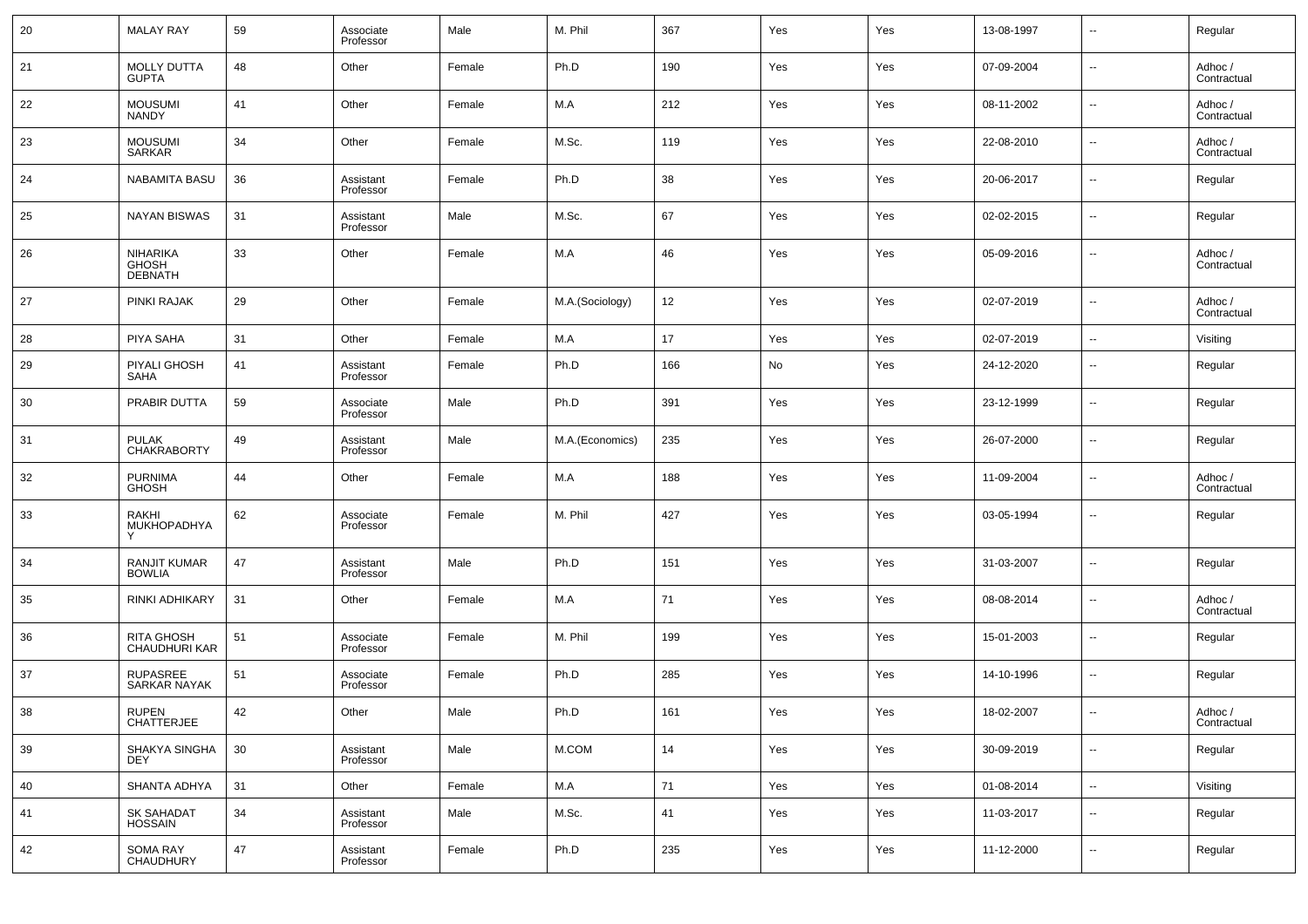| 43 | SOMASREE<br>CHATTERJEE              | 39 | Other                  | Female | M.A     | 104 | Yes | Yes | 09-09-2011 | $\overline{\phantom{a}}$ | Adhoc /<br>Contractual |
|----|-------------------------------------|----|------------------------|--------|---------|-----|-----|-----|------------|--------------------------|------------------------|
| 44 | SONALI<br><b>BANERJEE</b>           | 35 | Other                  | Female | M.A     | 103 | Yes | Yes | 09-12-2011 | $\overline{\phantom{a}}$ | Adhoc /<br>Contractual |
| 45 | SOUMYENDU<br><b>MAITI</b>           | 49 | Other                  | Male   | M.COM   | 135 | Yes | Yes | 01-04-2009 | $\overline{\phantom{a}}$ | Regular                |
| 46 | <b>SUBHASISH</b><br><b>BARUA</b>    | 27 | Assistant<br>Professor | Male   | M.A     | 39  | Yes | Yes | 04-05-2017 | $\overline{\phantom{a}}$ | Regular                |
| 47 | <b>SUBHENDU</b><br><b>KUNDU</b>     | 44 | Assistant<br>Professor | Male   | M.COM   | 163 | Yes | Yes | 20-09-2006 | $\overline{\phantom{a}}$ | Regular                |
| 48 | <b>SUBRATA</b><br><b>CHATTERJEE</b> | 50 | Associate<br>Professor | Male   | Ph.D    | 283 | Yes | Yes | 23-07-2008 | $\overline{\phantom{a}}$ | Regular                |
| 49 | <b>SUBRATA</b><br><b>MANDAL</b>     | 42 | Assistant<br>Professor | Male   | Ph.D    | 151 | Yes | Yes | 04-04-2007 | $\overline{\phantom{a}}$ | Regular                |
| 50 | <b>SUJIT DAS</b>                    | 29 | Assistant<br>Professor | Male   | M. Phil | 43  | Yes | Yes | 30-01-2017 | $\overline{\phantom{a}}$ | Regular                |
| 51 | <b>SUMALINI</b><br>KUNDU GHOSH      | 33 | Other                  | Female | M.A     | 106 | Yes | Yes | 01-09-2011 | $\overline{\phantom{a}}$ | Adhoc /<br>Contractual |
| 52 | <b>SUPARNA BANIK</b>                | 28 | Other                  | Female | M.Sc.   | 18  | Yes | Yes | 02-01-2019 | $\overline{\phantom{a}}$ | Adhoc /<br>Contractual |
| 53 | <b>SUPARNA</b><br><b>CHATTERJEE</b> | 52 | Associate<br>Professor | Female | Ph.D    | 247 | Yes | Yes | 28-04-1999 | $\overline{\phantom{a}}$ | Regular                |
| 54 | SUPARNA SAHA<br><b>ROY</b>          | 42 | Other                  | Female | M.COM   | 197 | Yes | Yes | 16-02-2004 | $\overline{\phantom{a}}$ | Adhoc /<br>Contractual |
| 55 | <b>TARUNIMA</b><br><b>BANERJEE</b>  | 27 | Other                  | Female | M.A     | 34  | Yes | Yes | 01-09-2017 | $\overline{\phantom{a}}$ | Adhoc /<br>Contractual |
| 56 | <b>TUMPA SARKAR</b>                 | 24 | Assistant<br>Professor | Female | M.A     | 14  | Yes | Yes | 30-09-2019 | $\overline{\phantom{a}}$ | Regular                |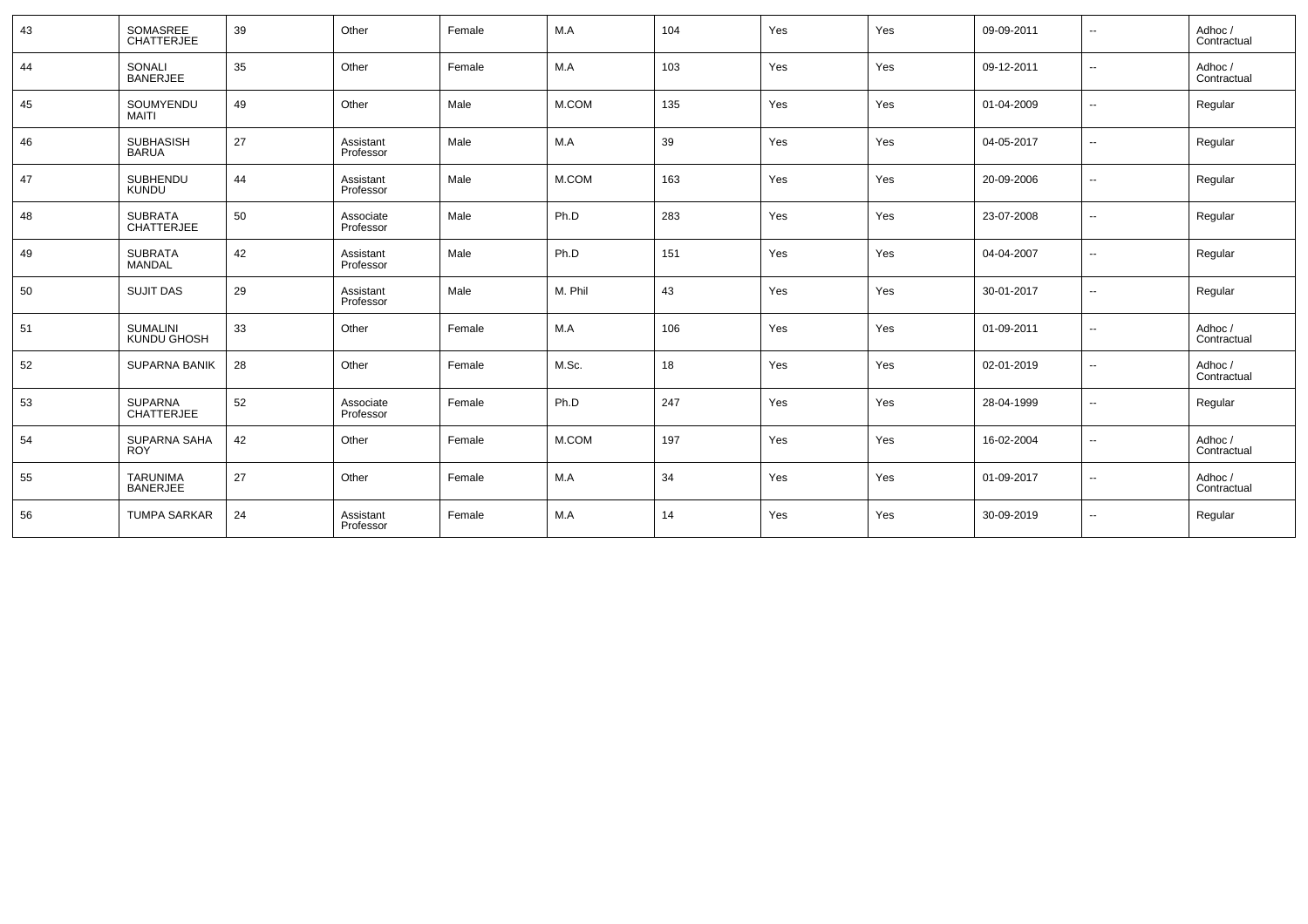## **National Institutional Ranking FrameworkMinistry of Education Government of IndiaWelcome to Data Capturing System: COLLEGE**

# **Submitted Institute Data for NIRF'2021'**

Institute Name: Nabagram Hiralal Paul College [IR-C-C-11949]

## **Sanctioned (Approved) Intake**

| <b>Academic Year</b>    | 2019-20 | 2018-19 | 2017-18 | 2016-17 | 2015-16 | 2014-15 |
|-------------------------|---------|---------|---------|---------|---------|---------|
| UG [3 Years Program(s)] | 152'    | 1481    | 135'    |         |         |         |
| PG [2 Year Program(s)]  |         | 30      |         |         |         |         |

## **Total Actual Student Strength (Program(s) Offered by Your Institution)**

| (All programs<br>of all years) | No. of Male<br><b>Students</b> | No. of Female<br><b>Students</b> | <b>Total Students</b> | <b>Within State</b><br>(Including male<br>& female) | <b>Outside State</b><br>(Including male<br>& female) | Outside<br>Country<br>(Including male<br>& female) | Economically<br><b>Backward</b><br>(Including male<br>& female) | <b>Socially</b><br>Challenged<br>$(SC+ST+OBC)$<br>Including male<br>& female) | No. of students<br>receiving full<br>tuition fee<br>reimbursement<br>from the State<br>and Central<br>Government | No. of students<br>receiving full<br>tuition fee<br>reimbursement<br>from Institution<br><b>Funds</b> | No. of students<br>receiving full<br>tuition fee<br>reimbursement<br>from the Private<br><b>Bodies</b> | No. of students<br>who are not<br>receiving full<br>tuition fee<br>reimbursement |
|--------------------------------|--------------------------------|----------------------------------|-----------------------|-----------------------------------------------------|------------------------------------------------------|----------------------------------------------------|-----------------------------------------------------------------|-------------------------------------------------------------------------------|------------------------------------------------------------------------------------------------------------------|-------------------------------------------------------------------------------------------------------|--------------------------------------------------------------------------------------------------------|----------------------------------------------------------------------------------|
| UG [3 Years<br>Program(s)]     | 1280                           | 1207                             | 2487                  | 2487                                                |                                                      |                                                    | 622                                                             | 871                                                                           | 1195                                                                                                             |                                                                                                       |                                                                                                        | 298                                                                              |
| PG [2 Year<br>Program(s)]      |                                | 28                               | 32                    | 32                                                  |                                                      |                                                    |                                                                 |                                                                               |                                                                                                                  |                                                                                                       |                                                                                                        |                                                                                  |

### **Placement & Higher Studies**

## **UG [3 Years Program(s)]: Placement & higher studies for previous 3 years**

| <b>Academic Year</b> | No. of first year<br>students intake in the<br>year | No. of first year<br>students admitted in<br>the year | <b>Academic Year</b> | No. of students graduating in minimum<br>stipulated time | No. of students<br>placed | Median salary of<br>placed<br>graduates(Amount in<br><b>Rs.)</b> | No. of students<br>selected for Higher<br><b>Studies</b> |
|----------------------|-----------------------------------------------------|-------------------------------------------------------|----------------------|----------------------------------------------------------|---------------------------|------------------------------------------------------------------|----------------------------------------------------------|
| 2015-16              | 1293                                                | 850                                                   | 2017-18              | 240                                                      | 101                       | 165000(one lakh sisty<br>five thousand)                          | 41                                                       |
| 2016-17              | 1351                                                | 887                                                   | 2018-19              | 202                                                      | 93                        | 163000(one lakh sisty<br>three thousand)                         | 63                                                       |
| 2017-18              | 1351                                                | 958                                                   | 2019-20              | 314                                                      | 52                        | 184000(one lakh<br>eighty four thousand)                         | 49                                                       |

## **PG [2 Years Program(s)]: Placement & higher studies for previous 3 years**

| <b>Academic Year</b> | No. of first year<br>students intake in the<br>year | No. of first year<br>students admitted in<br>the year | <b>Academic Year</b> | No. of students graduating in minimum<br>stipulated time | No. of students<br>placed | Median salary of<br>placed<br>graduates(Amount in<br><b>Rs.)</b> | No. of students<br>selected for Higher<br><b>Studies</b> |
|----------------------|-----------------------------------------------------|-------------------------------------------------------|----------------------|----------------------------------------------------------|---------------------------|------------------------------------------------------------------|----------------------------------------------------------|
| 2016-17              |                                                     |                                                       | 2017-18              |                                                          |                           | O(Zero)                                                          |                                                          |
| 2017-18              | 30                                                  | 16                                                    | 2018-19              |                                                          |                           | O(Zero)                                                          |                                                          |
| 2018-19              | 30                                                  | 16                                                    | 2019-20              | 16                                                       | 10                        | 180000(ONE LAKH<br>EIGHTY THOUSAND)                              |                                                          |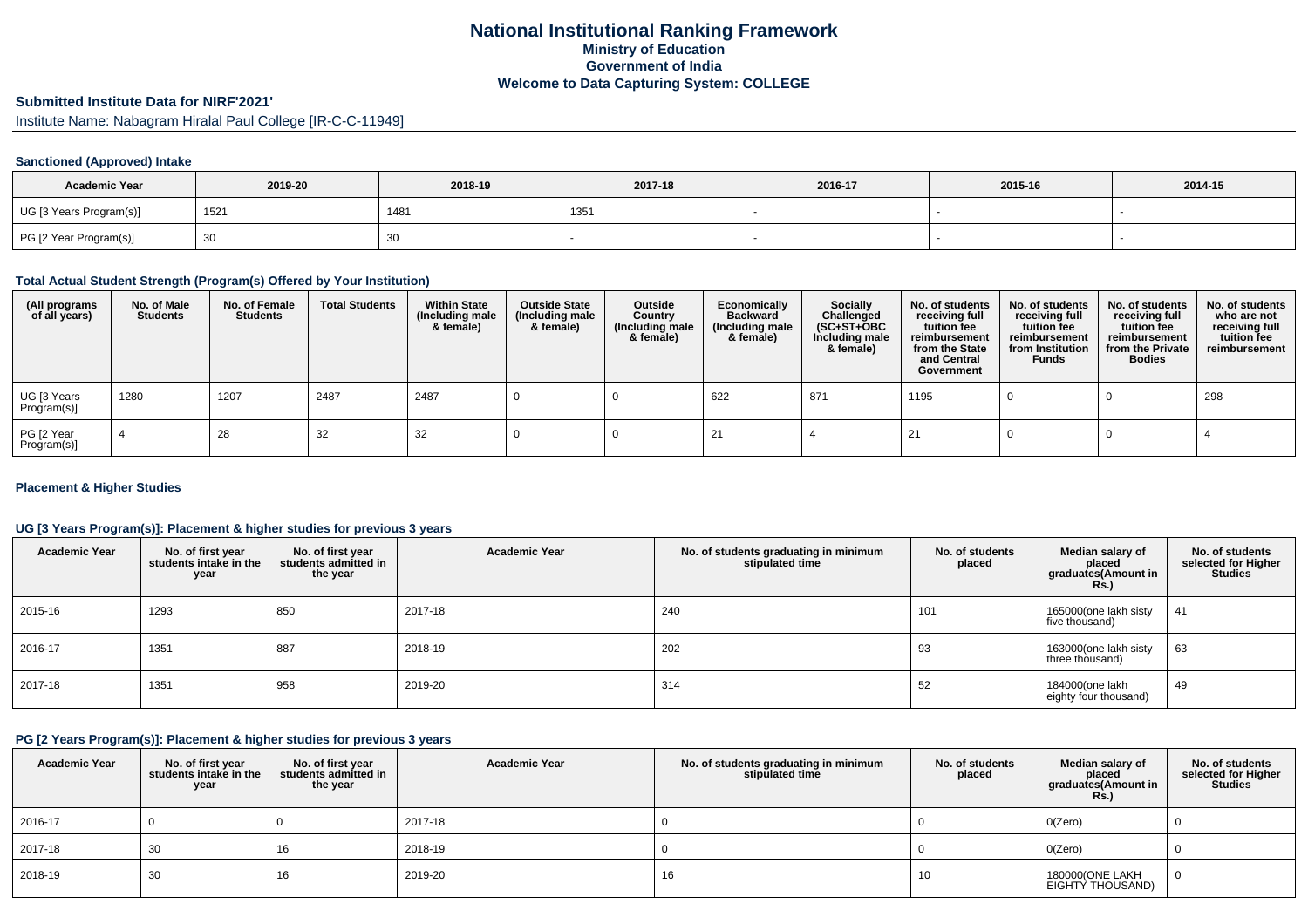#### **Financial Resources: Utilised Amount for the Capital expenditure for previous 3 years**

| <b>Academic Year</b>                                                                                 | 2019-20                                                                     | 2018-19                                                                    | 2017-18                                                                  |  |  |  |  |  |  |  |  |
|------------------------------------------------------------------------------------------------------|-----------------------------------------------------------------------------|----------------------------------------------------------------------------|--------------------------------------------------------------------------|--|--|--|--|--|--|--|--|
|                                                                                                      | <b>Utilised Amount</b>                                                      | <b>Utilised Amount</b>                                                     | <b>Utilised Amount</b>                                                   |  |  |  |  |  |  |  |  |
| Annual Capital Expenditure on Academic Activities and Resources (excluding expenditure on buildings) |                                                                             |                                                                            |                                                                          |  |  |  |  |  |  |  |  |
| Library                                                                                              | 64845 (SIXTY FOUR THOUSAND EIGHT HUNDRED FORTY<br>FIVE)                     | 14082 (FORTEEN THOUSAND EIGHTY TWO)                                        | 17219 (SEVENTEEN THOUSAND TWO HUNDRED<br>NINETEEN)                       |  |  |  |  |  |  |  |  |
| New Equipment for Laboratories                                                                       | 256380 (TWO LAKHS FIFTY SIX THOUSAND THREE<br>HUNDRED EIGHTY)               | 56000 (FIFTY SIX THOUSAND)                                                 | 70000 (SEVENTY THOUSAND)                                                 |  |  |  |  |  |  |  |  |
| Other expenditure on creation of Capital Assets (excluding<br>expenditure on Land and Building)      | 2881549 (TWENTY EIGHT LAKHS EIGHTY ONE THOUSAND<br>FIVE HUNDRED FORTY NINE) | 2307877 (TWENTY THREE LAKHS SEVEN THOUSAND<br>EIGHT HUNDRED SEVENTY SEVEN) | 1929352 (NINETEEN LAKHS TWENTY NINE THOUSAND<br>THREE HUNDRED FIFTY TWO) |  |  |  |  |  |  |  |  |

# **Financial Resources: Utilised Amount for the Operational expenditure for previous 3 years**

| <b>Academic Year</b>                                                                                                                                                                            | 2019-20                                                                         | 2018-19                                                                               | 2017-18                                                                      |  |  |  |  |  |  |  |
|-------------------------------------------------------------------------------------------------------------------------------------------------------------------------------------------------|---------------------------------------------------------------------------------|---------------------------------------------------------------------------------------|------------------------------------------------------------------------------|--|--|--|--|--|--|--|
|                                                                                                                                                                                                 | <b>Utilised Amount</b>                                                          | <b>Utilised Amount</b>                                                                | <b>Utilised Amount</b>                                                       |  |  |  |  |  |  |  |
| <b>Annual Operational Expenditure</b>                                                                                                                                                           |                                                                                 |                                                                                       |                                                                              |  |  |  |  |  |  |  |
| Salaries (Teaching and Non Teaching staff)                                                                                                                                                      | 52020367 (FIVE CRORE TWENTY LAKHS TWENTY<br>THOUSAND THREE HUNDRED SISTY SEVEN) | 35642624 (THREE CRORE FIFTY SIX LAKHS FORTY TWO<br>THOUSAND SIX HUNDRED TWENTY FOUR ) | 4737454 (FORTY SEVEN LAKHS THIRTY SEVEN<br>THOUSAND FOUR HUNDRED FIFTY FOUR) |  |  |  |  |  |  |  |
| Maintenance of Academic Infrastructure or consumables and<br>other running expenditures (excluding maintenance of hostels<br>and allied services, rent of the building, depreciation cost, etc) | 6132311 (SIXTY ONE LAKHS THIRTY TWO THOUSAND<br>THREE HUNDRED ELEVEN)           | 405188 (FOUR LAKHS FIVE THOUSAND ONE HUNDRED<br>EIGHTY EIGHT)                         | 339411 (THIRTY THREE LAKHS NINE THOUSAND FOUR<br>HUNDRED ELEVEN)             |  |  |  |  |  |  |  |
| Seminars/Conferences/Workshops                                                                                                                                                                  | 40000 (FORTY THOUSAND)                                                          | 43100 (FORTY THREE THOUSAND ONE HUNDRED)                                              | 142500 (ONE LAKHS FORTY TWO THOUSAND FIVE<br>HUNDRED)                        |  |  |  |  |  |  |  |

## **PCS Facilities: Facilities of physically challenged students**

| 1. Do your institution buildings have Lifts/Ramps?                                                                                                        | Yes, more than 40% of the buildings |
|-----------------------------------------------------------------------------------------------------------------------------------------------------------|-------------------------------------|
| 2. Do your institution have provision for walking aids, includingwheelchairs and transportation from one building to another for<br>handicapped students? | Yes                                 |
| 3. Do your institution buildings have specially designed toilets for handicapped students?                                                                | Yes, more than 40% of the buildings |

### **Faculty Details**

| Srno | Name                                  | Age | <b>Designation</b>                                  | Gender | Qualification | <b>Experience (In</b><br>Months) | <b>Is Associated</b><br><b>Last Year</b> | Currently<br>working with<br>institution? | <b>Joining Date</b> | <b>Leaving Date</b> | <b>Association type</b> |
|------|---------------------------------------|-----|-----------------------------------------------------|--------|---------------|----------------------------------|------------------------------------------|-------------------------------------------|---------------------|---------------------|-------------------------|
|      | Srikanta Samanta                      | 55  | Dean / Principal /<br>Director / Vice<br>Chancellor | Male   | Ph.D          | 283                              | Yes                                      | Yes                                       | 01-08-2015          | $\sim$              | Regular                 |
|      | <b>ANGANA RAY</b><br><b>CHAUDHURI</b> | 61  | Associate<br>Professor                              | Female | M. Phil       | 427                              | Yes                                      | Yes                                       | 19-04-1984          | $\sim$              | Regular                 |
|      | RAKHI<br>MUKHOPADHYA                  | 62  | Associate<br>Professor                              | Female | M. Phil       | 427                              | Yes                                      | Yes                                       | 03-05-1994          | $- -$               | Regular                 |
|      | RUPASREE<br>SARKAR NAYAK              | 51  | Associate<br>Professor                              | Female | Ph.D          | 285                              | Yes                                      | Yes                                       | 14-10-1996          | $\sim$              | Regular                 |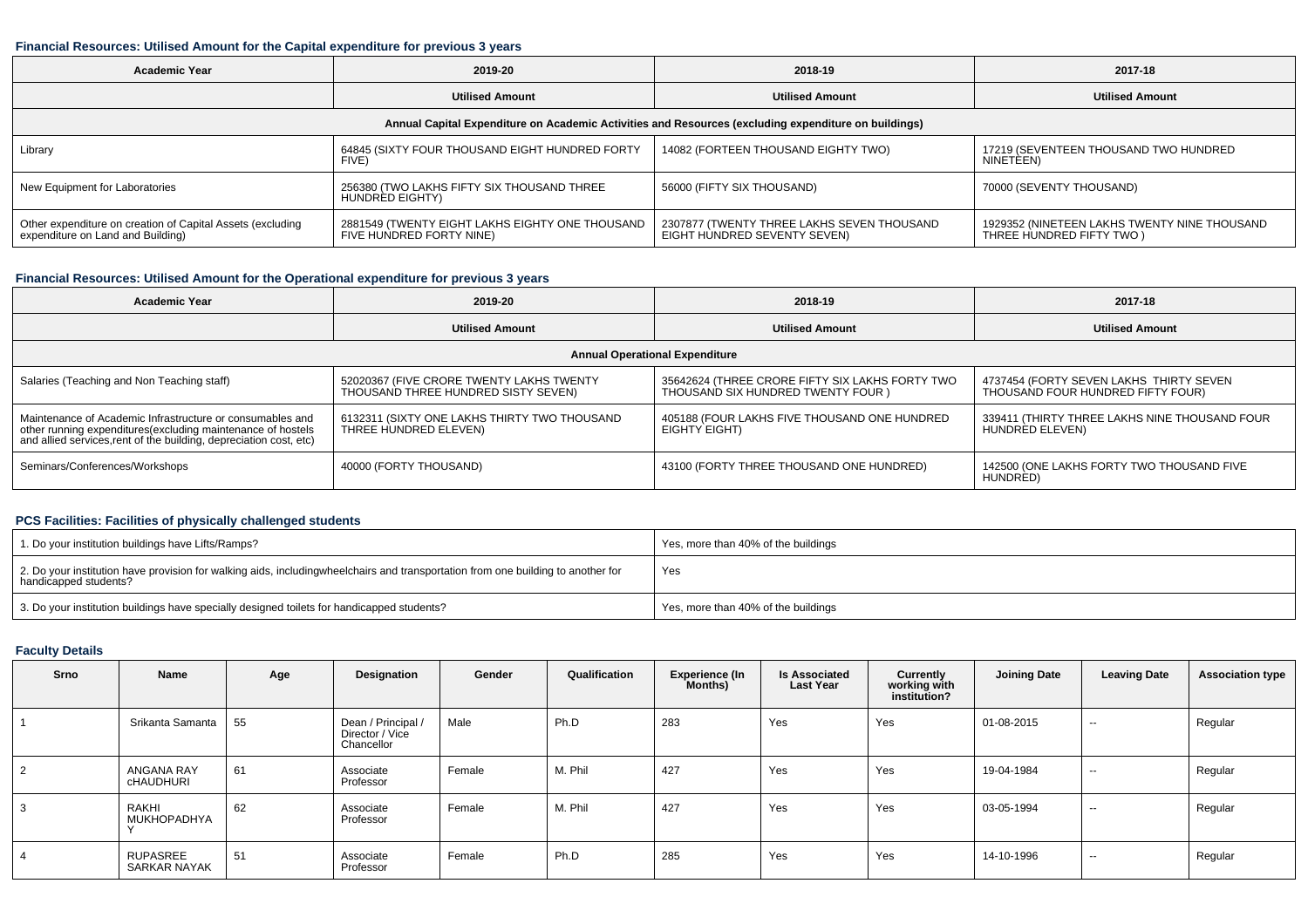| 5              | <b>MALAY RAY</b>                     | 59 | Associate<br>Professor | Male   | M. Phil         | 367    | Yes | Yes | 13-08-1997 | $\overline{\phantom{a}}$ | Regular |
|----------------|--------------------------------------|----|------------------------|--------|-----------------|--------|-----|-----|------------|--------------------------|---------|
| 6              | <b>SUPARNA</b><br><b>CHATTERJEE</b>  | 52 | Associate<br>Professor | Female | Ph.D            | 247    | Yes | Yes | 28-04-1999 | $\overline{\phantom{a}}$ | Regular |
| $\overline{7}$ | PRABIR DUTTA                         | 59 | Associate<br>Professor | Male   | Ph.D            | 391    | Yes | Yes | 23-12-1999 | $\overline{\phantom{a}}$ | Regular |
| 8              | PULAK<br><b>CHAKRABORTY</b>          | 49 | Assistant<br>Professor | Male   | M.A.(Economics) | 235    | Yes | Yes | 26-07-2000 | $\overline{\phantom{a}}$ | Regular |
| 9              | SOMA RAY<br><b>CHAUDHURY</b>         | 47 | Assistant<br>Professor | Female | Ph.D            | 235    | Yes | Yes | 11-12-2000 | $\overline{\phantom{a}}$ | Regular |
| 10             | KAKALI<br><b>CHAKRABORTY</b>         | 50 | Assistant<br>Professor | Female | M. Phil         | 199    | Yes | Yes | 03-01-2003 | $\overline{\phantom{a}}$ | Regular |
| 11             | RITA GHOSH<br>CHAUDHURI KAR          | 51 | Associate<br>Professor | Female | M. Phil         | 199    | Yes | Yes | 15-01-2003 | $\overline{\phantom{a}}$ | Regular |
| 12             | SUBHENDU<br><b>KUNDU</b>             | 44 | Assistant<br>Professor | Male   | M.COM           | 163    | Yes | Yes | 20-09-2006 | $\overline{\phantom{a}}$ | Regular |
| 13             | <b>RANJIT KUMAR</b><br><b>BOWLIA</b> | 47 | Assistant<br>Professor | Male   | Ph.D            | 151    | Yes | Yes | 31-03-2007 | $\overline{\phantom{a}}$ | Regular |
| 14             | <b>SUBRATA</b><br><b>MANDAL</b>      | 42 | Assistant<br>Professor | Male   | Ph.D            | 151    | Yes | Yes | 04-04-2007 | $\overline{\phantom{a}}$ | Regular |
| 15             | SOUMYENDU<br><b>MAITI</b>            | 49 | Other                  | Male   | M.COM           | 135    | Yes | Yes | 01-04-2009 | $\overline{\phantom{a}}$ | Regular |
| 16             | <b>SUBRATA</b><br><b>CHATTERJEE</b>  | 50 | Associate<br>Professor | Male   | Ph.D            | 283    | Yes | Yes | 23-07-2008 | $\overline{\phantom{a}}$ | Regular |
| 17             | <b>JUTHIKA BARMA</b>                 | 44 | Assistant<br>Professor | Female | Ph.D            | 115    | Yes | Yes | 16-04-2010 | $\overline{\phantom{a}}$ | Regular |
| 18             | <b>NAYAN BISWAS</b>                  | 31 | Assistant<br>Professor | Male   | M.Sc.           | 67     | Yes | Yes | 02-02-2015 | $\overline{\phantom{a}}$ | Regular |
| 19             | <b>ARUP KUMAR</b><br><b>MONDAL</b>   | 32 | Assistant<br>Professor | Male   | M.A             | 58     | Yes | Yes | 01-09-2015 | $\overline{\phantom{a}}$ | Regular |
| 20             | AMAR NATH DAS                        | 42 | Assistant<br>Professor | Male   | Ph.D            | 69     | Yes | Yes | 04-11-2016 | $\overline{\phantom{a}}$ | Regular |
| 21             | <b>KOUSIK DARI</b>                   | 34 | Assistant<br>Professor | Male   | M. Phil         | 45     | Yes | Yes | 04-11-2016 | $\overline{\phantom{a}}$ | Regular |
| 22             | <b>SUJIT DAS</b>                     | 29 | Assistant<br>Professor | Male   | M. Phil         | 43     | Yes | Yes | 30-01-2017 | $\overline{\phantom{a}}$ | Regular |
| 23             | <b>SK SAHADAT</b><br>HOSSAIN         | 34 | Assistant<br>Professor | Male   | M.Sc.           | 41     | Yes | Yes | 11-03-2017 | $\overline{\phantom{a}}$ | Regular |
| 24             | ANENDU<br><b>HALDER</b>              | 39 | Assistant<br>Professor | Male   | M. Phil         | 40     | Yes | Yes | 07-04-2017 | ۰.                       | Regular |
| 25             | SUBHASISH<br><b>BARUA</b>            | 27 | Assistant<br>Professor | Male   | M.A             | $39\,$ | Yes | Yes | 04-05-2017 | $\overline{\phantom{a}}$ | Regular |
| 26             | NABAMITA BASU                        | 36 | Assistant<br>Professor | Female | Ph.D            | $38\,$ | Yes | Yes | 20-06-2017 | $\overline{\phantom{a}}$ | Regular |
| 27             | MAHUA<br>GANGULY                     | 50 | Associate<br>Professor | Female | Ph.D            | 175    | Yes | Yes | 27-03-2019 | ۰.                       | Regular |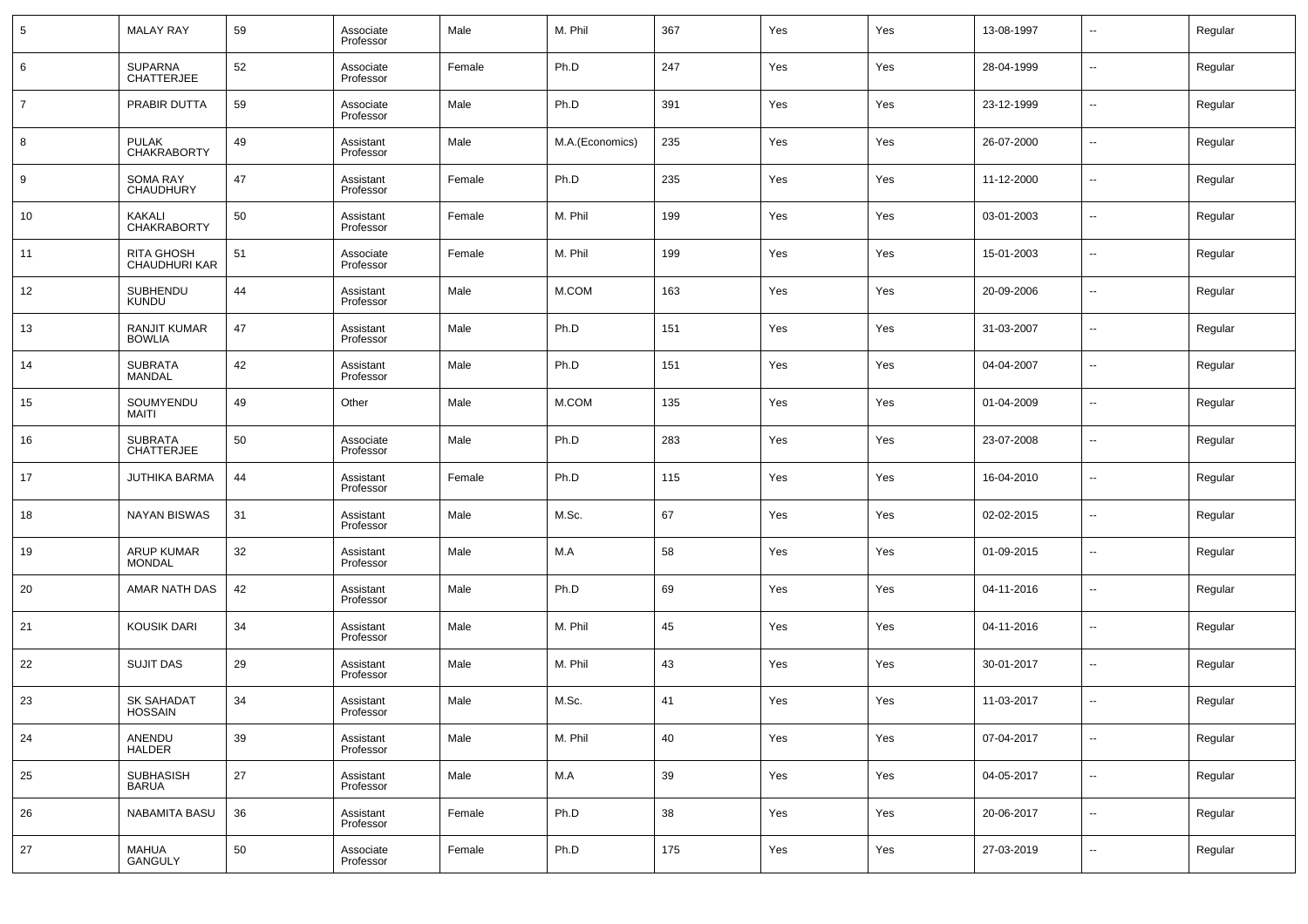| 28 | <b>JOSEPH</b><br><b>HANSDA</b>             | 37 | Assistant<br>Professor | Male   | M. Phil                    | 16  | Yes | Yes | 10-08-2019 | $\overline{\phantom{a}}$ | Regular                |
|----|--------------------------------------------|----|------------------------|--------|----------------------------|-----|-----|-----|------------|--------------------------|------------------------|
| 29 | <b>TUMPA SARKAR</b>                        | 24 | Assistant<br>Professor | Female | M.A                        | 14  | Yes | Yes | 30-09-2019 | $\overline{\phantom{a}}$ | Regular                |
| 30 | CHAITANYA<br><b>MAJUMDAR</b>               | 28 | Assistant<br>Professor | Male   | M. Phil                    | 14  | Yes | Yes | 05-09-2019 | $\overline{\phantom{a}}$ | Regular                |
| 31 | SHAKYA SINGHA<br><b>DEY</b>                | 30 | Assistant<br>Professor | Male   | M.COM                      | 14  | Yes | Yes | 30-09-2019 | $\overline{\phantom{a}}$ | Regular                |
| 32 | SUPARNA SAHA<br><b>ROY</b>                 | 42 | Other                  | Female | M.COM                      | 197 | Yes | Yes | 16-02-2004 | $\overline{\phantom{a}}$ | Adhoc /<br>Contractual |
| 33 | LILA<br>BANDYOPADHYA                       | 48 | Other                  | Female | M.A.(History)              | 161 | Yes | Yes | 01-02-2007 | $\overline{\phantom{a}}$ | Adhoc /<br>Contractual |
| 34 | <b>APURBA BOSE</b>                         | 35 | Other                  | Female | M.A                        | 119 | Yes | Yes | 22-08-2010 | $\overline{\phantom{a}}$ | Adhoc /<br>Contractual |
| 35 | <b>MOUSUMI</b><br><b>NANDY</b>             | 41 | Other                  | Female | M.A                        | 212 | Yes | Yes | 08-11-2002 | $\overline{\phantom{a}}$ | Adhoc /<br>Contractual |
| 36 | <b>PURNIMA</b><br><b>GHOSH</b>             | 44 | Other                  | Female | M.A                        | 188 | Yes | Yes | 11-09-2004 | $\overline{\phantom{a}}$ | Adhoc /<br>Contractual |
| 37 | <b>MOUSUMI</b><br><b>SARKAR</b>            | 34 | Other                  | Female | M.Sc.                      | 119 | Yes | Yes | 22-08-2010 | $\overline{\phantom{a}}$ | Adhoc /<br>Contractual |
| 38 | <b>RUPEN</b><br><b>CHATTERJEE</b>          | 42 | Other                  | Male   | Ph.D                       | 161 | Yes | Yes | 18-02-2007 | $\overline{\phantom{a}}$ | Adhoc /<br>Contractual |
| 39 | <b>JHINJHIT</b><br><b>PODDAR</b>           | 34 | Other                  | Female | M.Sc.                      | 119 | Yes | Yes | 22-08-2010 | $\overline{\phantom{a}}$ | Adhoc /<br>Contractual |
| 40 | <b>MOLLY DUTTA</b><br><b>GUPTA</b>         | 48 | Other                  | Female | Ph.D                       | 190 | Yes | Yes | 07-09-2004 | $\overline{\phantom{a}}$ | Adhoc /<br>Contractual |
| 41 | <b>BIDISHA BASU</b>                        | 28 | Other                  | Female | M.A                        | 34  | Yes | Yes | 01-09-2017 | $\overline{\phantom{a}}$ | Adhoc /<br>Contractual |
| 42 | JOYES DE                                   | 36 | Other                  | Male   | Ph.D                       | 57  | Yes | Yes | 05-10-2015 | $\overline{\phantom{a}}$ | Adhoc /<br>Contractual |
| 43 | CHANDAN<br>SARKAR                          | 26 | Other                  | Male   | M.A.(Political<br>Science) | 18  | Yes | Yes | 01-01-2019 | $\overline{\phantom{a}}$ | Adhoc /<br>Contractual |
| 44 | <b>SUPARNA BANIK</b>                       | 28 | Other                  | Female | M.Sc.                      | 18  | Yes | Yes | 02-01-2019 | $\overline{\phantom{a}}$ | Adhoc /<br>Contractual |
| 45 | <b>SUMALINI</b><br>KUNDU GHOSH             | 33 | Other                  | Female | M.A                        | 106 | Yes | Yes | 01-09-2011 | $\overline{\phantom{a}}$ | Adhoc /<br>Contractual |
| 46 | <b>NIHARIKA</b><br>GHOSH<br><b>DEBNATH</b> | 33 | Other                  | Female | M.A                        | 46  | Yes | Yes | 05-09-2016 | $\overline{\phantom{a}}$ | Adhoc /<br>Contractual |
| 47 | TARUNIMA<br>BANERJEE                       | 27 | Other                  | Female | M.A                        | 34  | Yes | Yes | 01-09-2017 | ۰.                       | Adhoc /<br>Contractual |
| 48 | ANINDITA SAHA                              | 28 | Other                  | Female | M.Sc.                      | 18  | Yes | Yes | 05-01-2019 | $\overline{\phantom{a}}$ | Adhoc /<br>Contractual |
| 49 | SOMASREE<br>CHATTERJEE                     | 39 | Other                  | Female | M.A                        | 104 | Yes | Yes | 09-09-2011 | $\overline{\phantom{a}}$ | Adhoc /<br>Contractual |
| 50 | SONALI<br><b>BANERJEE</b>                  | 35 | Other                  | Female | M.A                        | 103 | Yes | Yes | 09-12-2011 | ۰.                       | Adhoc /<br>Contractual |